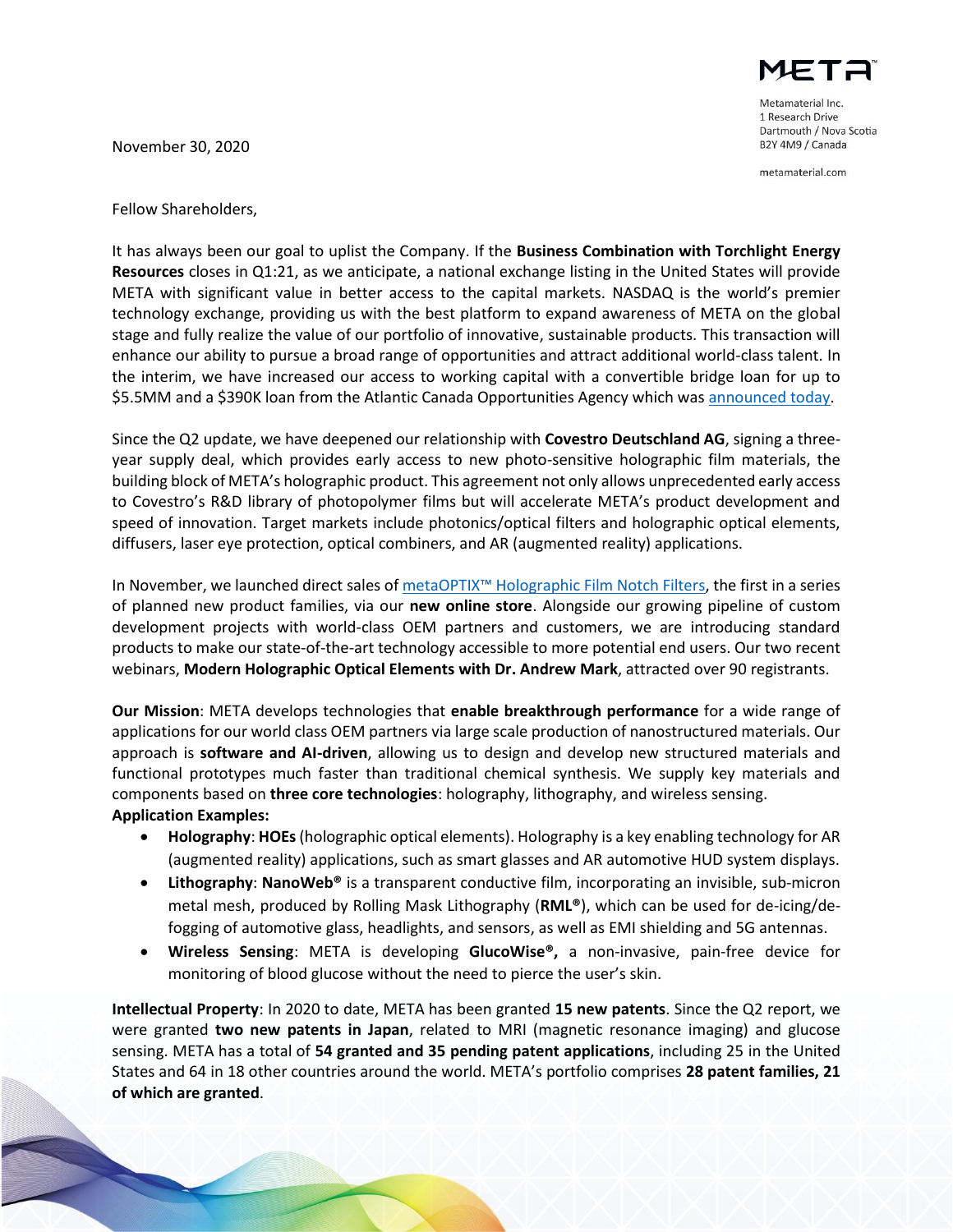**Route to Market**: The breakthrough applications we are enabling require multi-year development cycles and long-term integration with the product plans of our customers. We help support our **27-person application development team**, which includes **13 Ph.D. scientists**, through a combination of development revenue from our corporate partners, along with government and other third-party funded programs. Our corporate partners, some of whom have also invested in META, include world-class companies, such as **Airbus**, **Lockheed Martin**, and **Samsung**. We have received **non-dilutive research funding** from the **Atlantic Canada Opportunities Agency** (a Canadian Government agency responsible for promoting economic growth in the Atlantic Provinces), **Sustainable Development Technology Canada** (SDTC), an arm's length foundation to "demonstrate new technologies to promote sustainable development," and **Innovate UK** (part of UK Research and Innovation), a non-departmental public body funded by a grant-in-aid from the UK government. These arrangements are typically structured over periods of six months to five years, often in multiple phases, with revenue recognized upon delivery of associated milestones and deliverables.

**Key Performance Indicators (KPIs):** Since inception, META has been awarded **more than 25 funded R&D projects** with **22 corporate partners**. In 2020 YTD:

- **We have 19 active programs**, of which 9 are in holography and 10 in lithography.
- In all of 2019, we **delivered on 14 projects**, 1 in holography and 13 in lithography.
- Our pipeline of customer opportunities includes **29 in holography**, **36 in lithography, and 1 in wireless sensing**. Of these, 11 proposals are currently under evaluation or negotiation.

**Financial Results**: META is an early growth stage, platform company, moving toward volume production of products and components for applications in multiple end markets. In Q3:2020, development revenue was approximately \$263K, compared to about \$216K in Q3:2019. For the first nine months of 2020, development revenue totaled approximately \$1,148K, vs. about \$664K in the first nine months of 2019, and \$1.2MM in full-year 2019. Over the next 12 months, we expect development programs to account for the majority of our revenue. We target continued growth in the number of corporate development programs as a precursor to future product sales. Please visit the Investors section of our website for our complete interim statements and MD&A.

**Conclusion**: META is creating **first-of-a-kind applications**. With greater access to capital after closing the Torchlight transaction, we should have even more growth opportunities. For example, we recently provided fully submersible prototypesto the U.S. military, integrating **NanoWeb® transparent conductive film** for **active defogging of the visors of dive masks and gas masks** used by military personnel. If we are able to finance increased production capacity and gain economies of scale, it should be natural to expand into civilian uses such as protective equipment for first responders, motorcycle helmet visors, alpine sport goggles and scuba diving headgear. **Metamaterials can bring practical benefits to everyday life**.

We very much appreciate your continued support.

Sincerely,

George Palikaras, Ph.D., President & CEO / Founder